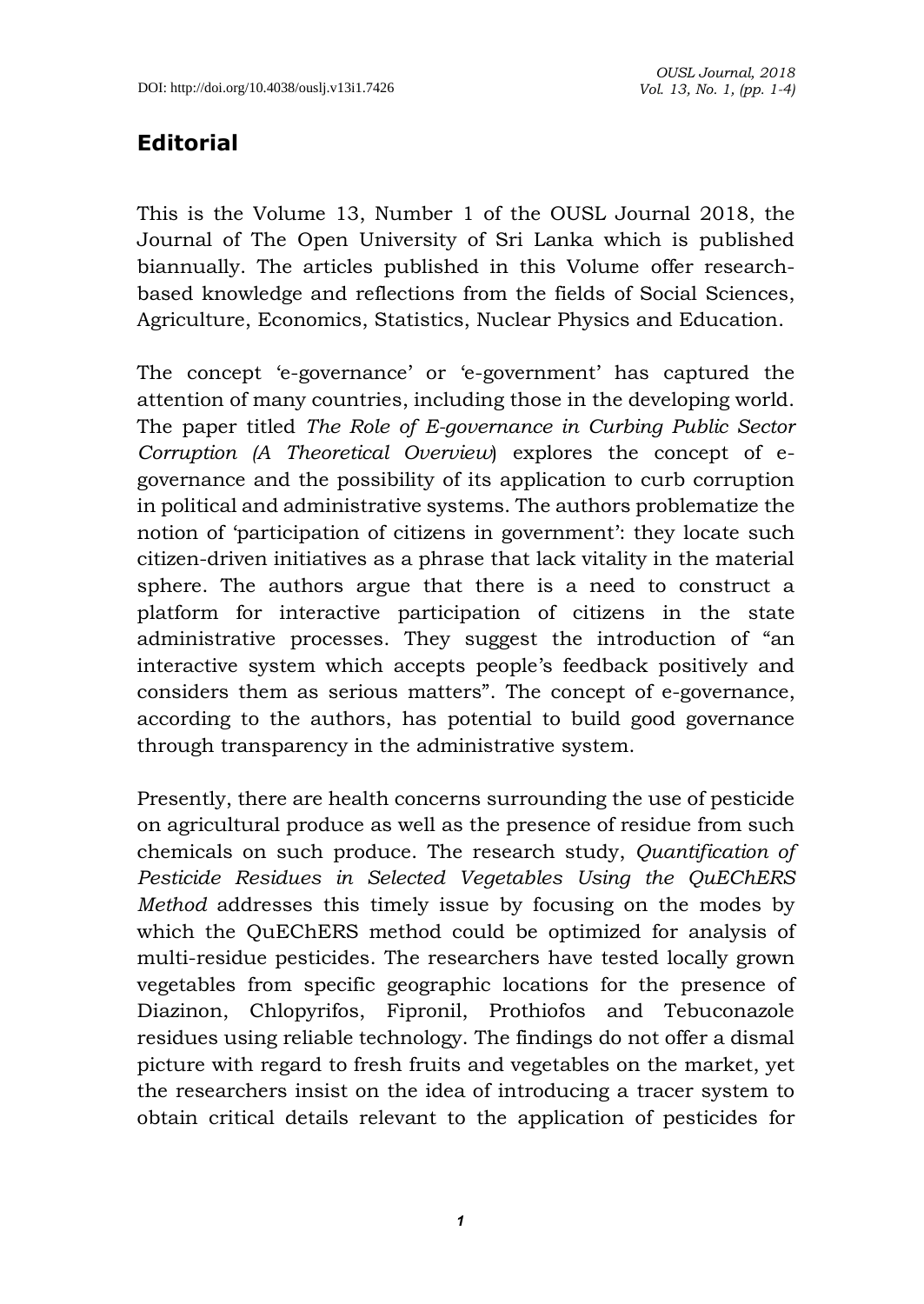further studies in order on minimizing the pesticide residues on fresh fruits and vegetables.

Colombo has been able to emerge as a location of significance in South Asia during the past few years. However, problems such as those related to essential needs, in particular water, and have prevented the city of Colombo reaching its maximum potential. While many ad-hoc measures have been undertaken by different parties, the problem remains unsolved due to the lack of sustainability of the solutions. The authors of the article *Price Elasticity of Demand for Pipe-Borne Water: A Pre-Requisite for Solving the Water Problem in the Colombo City* have investigated a sustainable solution to resolve the concerns of water supply in the city. The research has focused on how a part of the problem intensified by the lack of financial sustainability of the main organization instrumental in the provision of water to the Colombo city could be resolved via a tariff revision, and thereby enabling the authorities to ensure continuous and complete supply and distribution of water throughout the city. In conducting the study, the authors have clearly identified, with reference to previous literature, the research gap to be addressed as well as the practical problem and the methodology to be adopted to conduct the study. They have also conducted the data collection and analysis for an adequate sample, utilizing widely-used statistical techniques, and have interpreted the results, in an objective manner. The findings of the study support the claim that a tariff revision targeted at discouraging wasteful consumption of water while ensuring social efficiency and welfare is an important measure towards resolving the water problem in the Colombo city. As the authors have conducted the study adopting scientific methods, the results of the study and the interpretation of the results can be deemed reliable. Furthermore, the expected implications of the study could be realized if the results are incorporated into decision making.

In Sri Lanka, the tourism sector continues to perform significantly well and is considered one of the main sources of foreign exchange earners to the national economy. Despite Sri Lanka's natural beauty and unique cultural traditions—the primary attractions for tourists the country suffered from setbacks caused by the 2004 Tsunami disaster and the 2009 world economic crisis. Yet, the post-civil-war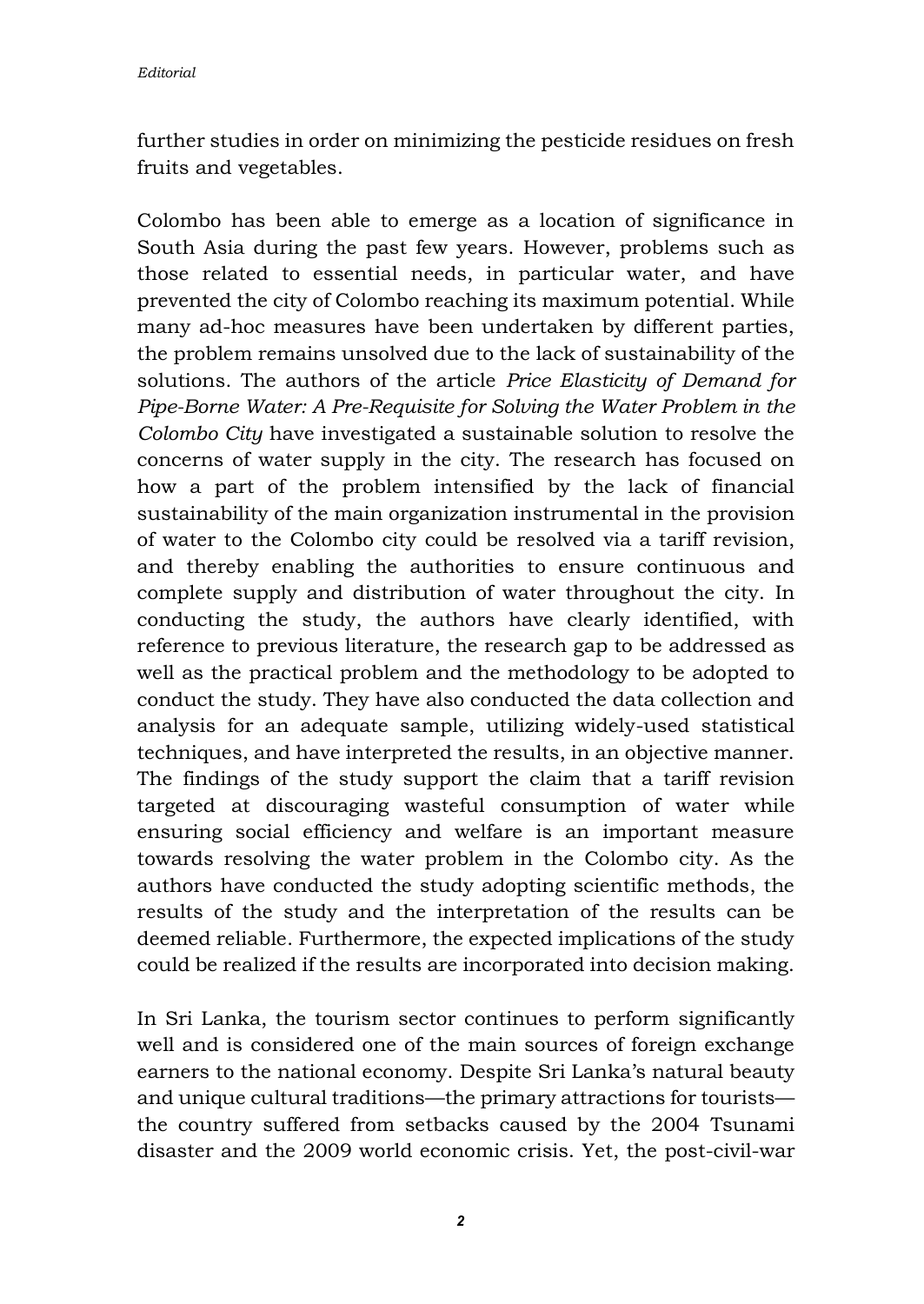period saw tourist arrivals in the island growing steadily. Forecasting is an essential analytical tool in tourism policy and planning. The paper titled *Tourist Arrivals in Sri Lanka: A Comparative Study of Holt-Winter's versus Box-Jenkin's Modeling Methods* compares Holt-Winter's and Box- Jenkin's methods of modeling the tourist arrivals and recommends a better method to forecast the tourist arrivals in Sri Lanka. Based on the forecasting accuracy measures employed by the researchers to test both models, the Box-Jenkin's method outperformed Holt-Winter's method. Thus, the researchers argue that since accuracy of forecasts plays a vital role in the planning of tourism, the authorities should pay attention to the model that offers the best accuracy.

Cement can cause external and internal radiation exposure due to the presence of natural radionuclides 226Ra, 232Th and 40K in the raw materials used to manufacture it. Abeydeera *et al*, in their paper *Estimation of Radioactivity and Associated Radiological Hazards of Cement used in Sri Lanka* discuss the specific activities of radionuclides in fly ash that is used to make some varieties of cement. Fly ash is produced by combustion of coal in coal power plants. The highest specific activities of 226Ra and 232Th were observed in some brands of cement where higher amounts of fly ash were added. The radiation exposure risk due to the presence of radionuclides in cement was estimated by finding some indices such as the Indoor Absorbed Dose Rate and the Annual Effective Dose. The specific activities of radionuclides in cement were used to calculate these indices. These specific activities were measured by high resolution gamma spectrometry. If the annual effective dose is within the internationally accepted value, the use of cement could be considered safe. The calculated Annual Effective Dose Values for all studied cement samples used in Sri Lanka were lower than the recommended maximum permissible public dose of 1.0 mSv  $y^{-1}$ . Therefore, the studied cement samples did not show any significant radiation hazard and was considered safe for construction work.

The Batcher of Education in Drama and Theatre Programme offered by the Faculty of Education, The Open University of Sri Lanka has undergone a complete review after seven (07) years of its implementation, In the study, *Analysis of the Problems of and the*